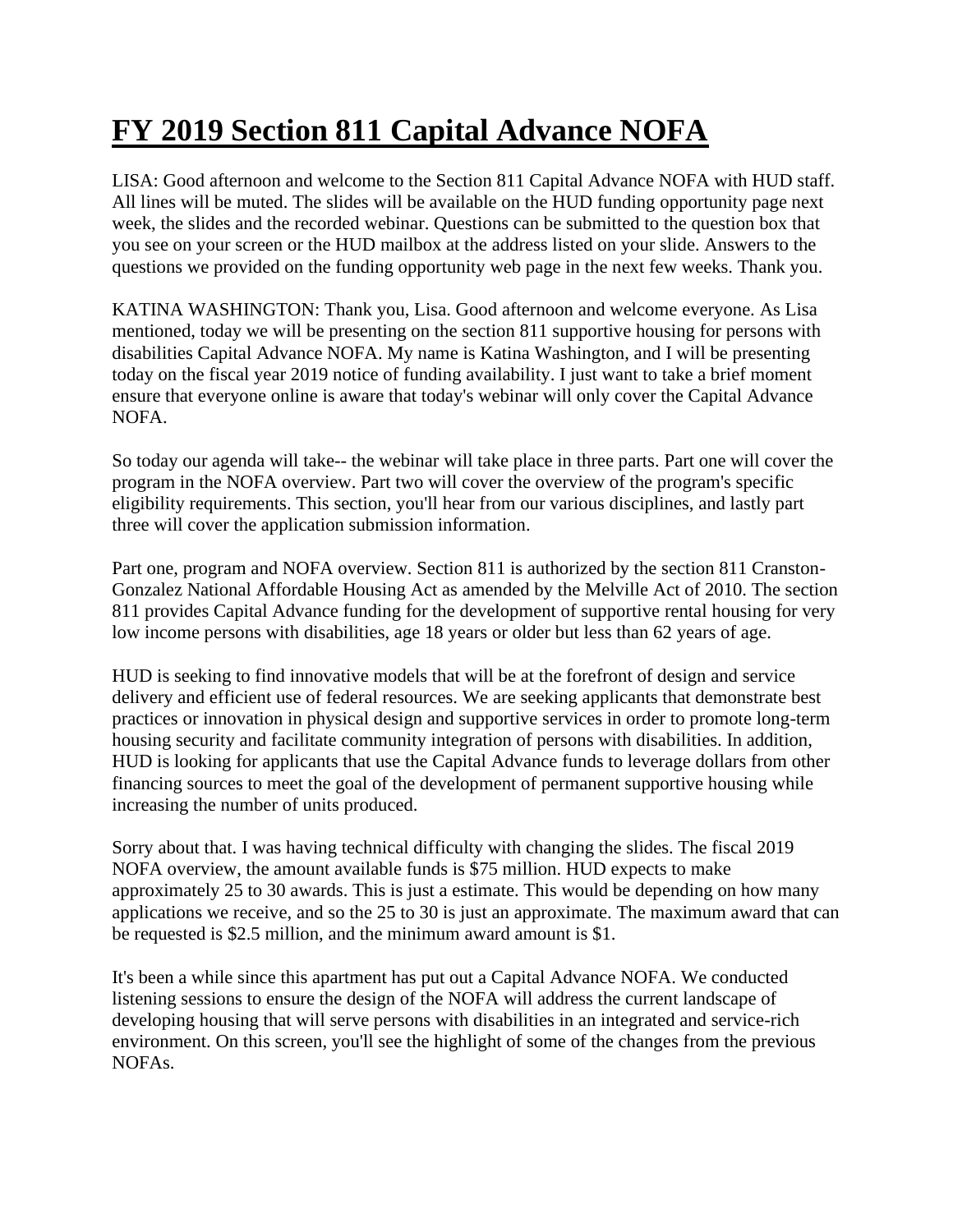One of our first changes was leveraging. This NOFA is encouraging applicants to leverage other sources of funds to support the development of section 811 units. Another difference from the previous NOFA is site control. All proposals must provide evidence of site control, site identified proposals will not be accepted under this round.

The third change is any project that will have low income housing tax credits. Projects that will be assisted with either LIHTC or tax exempt bonds shall have initial rental assistance contract term of not less than 30 years and will receive PRAC funding minimum of five years. We also have a heightened focus on partnership. We're really looking for applications who are able to create sustainable partnerships between applicants and key stakeholders that will provide a foundation for the long-term implementation of housing related service and supports.

The NOFA also limits the type of housing that you may use to propose as a project. First is integrated housing condominiums and group homes. I'll explain later in detail what each of those types mean. And lastly, delegated processing, delegated processing directs HUD to delegate the review and processing of certain section 811 supportive housing for persons with disabilities.

The delegated review and processing will be a HUD approved state or local housing agency that will be in the geographic proximity of the proposed project. The HUD approved state or local housing agency will process the application from award to firm commitment. HUD is in the process of issuing a notice on the delegated processing instructions.

Now let's get into eligibility information. So who is able to apply to the NOFA? The eligible applicants are non-profits having a 501C3 with the IRS other than institutions of higher education. So what are the eligible activities? Eligible activities include the financing of the development either through new construction, rehabilitation, or acquisitions with or without rehabilitation.

The Capital Advance may be used in combination with other non-section 811 funding sources leveraged by a single purpose and single asset for-profit partnerships to develop a mixed finance project, which may or may include-- which may or may include additional unassisted housing for persons with disabilities over and above the section 811 unit. The PRAC will be provided to cover the difference between the HUD approved operating costs and the resident portion. PRAC funds will not be provided for any non-section 811 unit.

Eligible projects types, so there will be three eligible projects types for this NOFA. It can either be condominiums, group homes, or integrated housing. We can condominiums a system of ownership of individual units in a multi-family structure combined with joint ownership of commonly used property. No more than 25% of the total dwelling units may be set aside for persons with disability. Each unit must have a private kitchen and bath, and the units must be scattered throughout the development.

Group homes should be a single family residential structure designed or adapted for occupancy funds no more than eight persons with disabilities. It must include a separate bedroom provided to each tenant. 100% of the units may be available for persons with disability, and not more than one home may be located on the site. Please note that any advocates who are proposing a group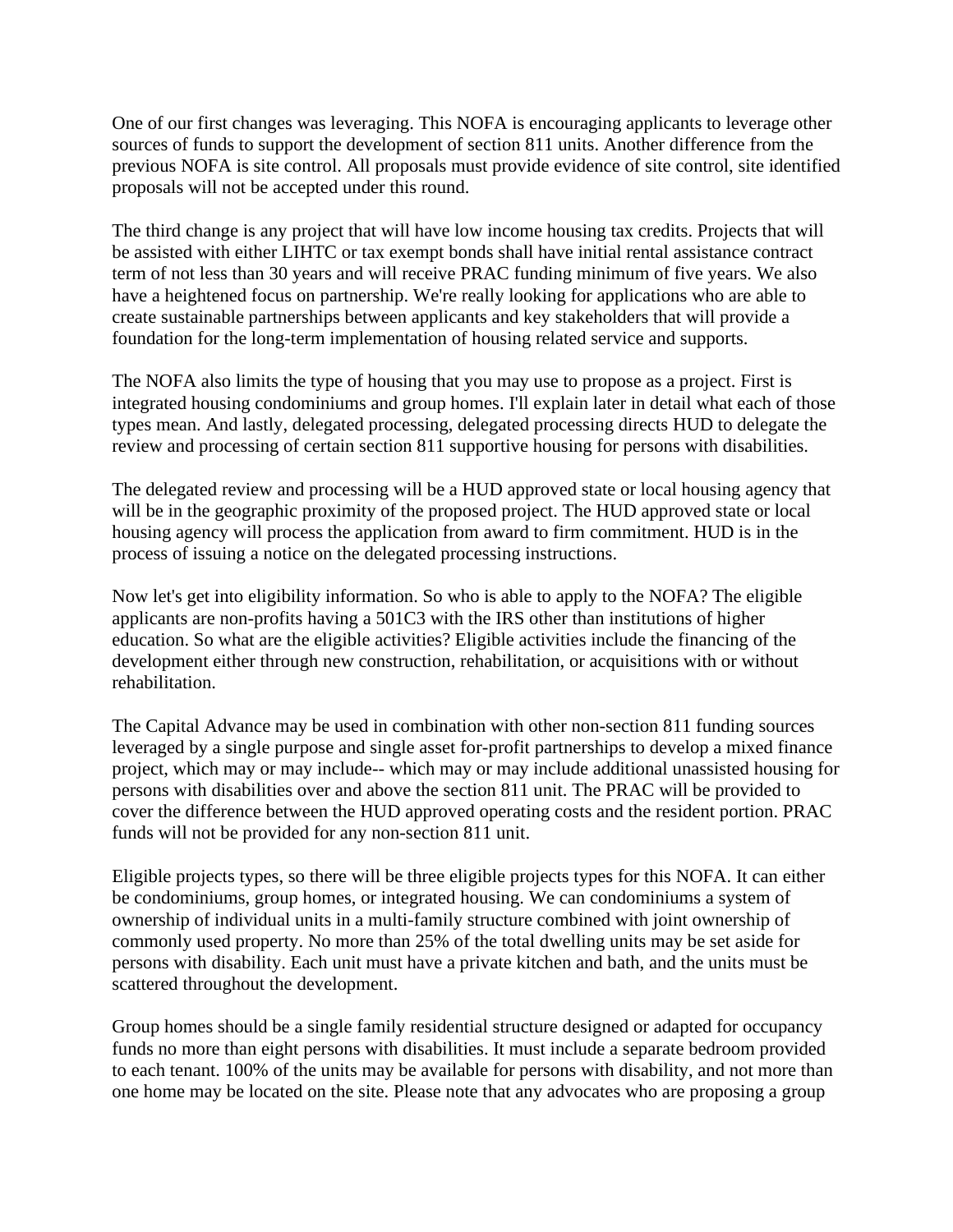home must meet the home and community-based waiver and size requirements allowed within the state transition payment plan where the housing is to be developed.

Lastly, the next project type is the integrated housing, which is a multifamily residential property where no more than 25% of the units are set aside for persons with disability, including supportive housing for persons with disability and units to which any occupancy preference for persons with disabilities lies.

Now we have reached out part two of our NOFA webinar, which will be the overview of progress specific requirements affecting eligibility. And we'll go over some of our disciplines. We'll go over some of the rating factors. I'm going to turn it over now to Danielle Garcia, who's from FATO, and she'll be going over the fair housing requirements and rating factor 3.

DANIELLE GARCIA: Good afternoon, everyone, and thank you, Katina. And yes, I will be going over fair housing requirements and rating factor three. Within the NOFA, there are two elements that are related to fair housing, and the first is an eligibility requirement for site and neighborhood standards. This requirement applies only to new, construction and I will do a deep dive here in a minute just to kind of articulate what that means.

And then the second element is in the rating factor section that's rating factor 3, and there's two rating factors that we will be evaluating for the soundness of your approach in relation to affirmatively furthering fair housing. And there's five points consisted in there. And the second rating factor's also a site neighborhood standard for non-new construction properties. So that will be your acquisition and rehabilitation projects.

And if I were to do the next slide here, here's kind of the deep dive of what that basically means. So in Section 3 F.7 of the NOFA, there is a program specific requirement that does affect eligibility. And within the NOFA four our team will be evaluated evaluating your site and neighborhood standards. This applies only to two new construction.

Now we have created a tool for you to use, and those that are not new construction I don't want you to pay attention. Because this tool is going to be helpful for you when it comes to the rating factor section. So the tool is a report, and the link is within the NOFA fault of Section 3 F.7. It's called the minority concentration analysis of section 811 applications tool.

There is a report generated from this tool that you're going to include in tab 8 of the NOFA application, and the tool is very intuitive. It's easy to use. You're basically going to create an account with your email, and you will create a password. Within the tool, you will plug-in the address of your proposed site. The map is going to appear, and from here we just ask that you do not send a screenshot of this page. We want you to actually generate the report.

And to do that, you click Save Project, you enter the name, and then the report will be emailed to the email address you used. And when you open the report, it's going to have a table with census data of race and ethnicity by your housing market area your census tract for that proposed site. Page two of the report is going to have some questions with yes or no answers, and it's basically analyzing if the property is in a minority concentrated area.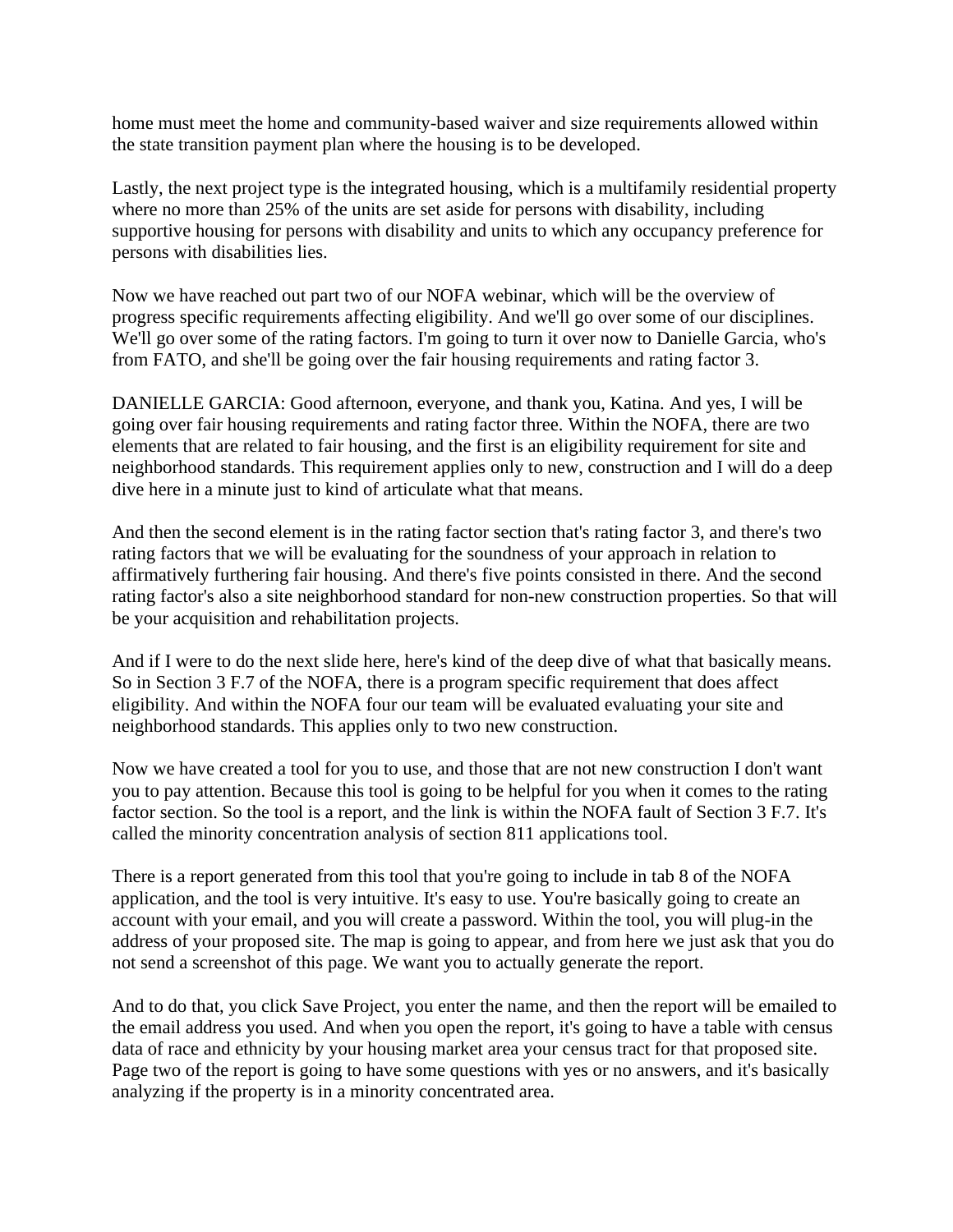And from there if your property is not in a minority concentrate traded area for the most part, you are good to go. You attach that report, and you can move forward. However, I still want you to analyze the report, because if your site is near an edge of a minority concentrated area or census tract where there's a very apparent geographical barriers, such as a river or interstate, you click on the line with meeting to request an exception. So just be sure that you are looking at the map and feel very comfortable that this is not in an area minority concentrated area.

Now if you're part of the group that is in a minority concentrated area, you will have to request an exception. And this is per the regulation 24 CFR 891.125(c). There's two types of exceptions you can request. One is for efficient comparable opportunities exist for healthy minority households, . And the second exception is an overriding housing need.

And there's two elements within there you only need to qualify for one. It's either the local overall local strategy or looking at that there's private, significant private investment. Now we are going to publish them very detailed FAQs just to, kind of, explain what these two exceptions mean and what they are.

So when you're working through your application and if you fall in this group to where you will have to submit an exception request, I'd like for you to refer to section three F.7 of the NOFA. Refer to the section 811 FAQs. They're clearly going to explain what the exceptions mean and what you need to submit. And then also please refer to the regulation for site neighborhood standards. So again that's 24 CFR 891.125(c).

Now one other thing within this tool that's very powerful function for you to use. There is also a tab for a revitalization analysis. So same thing when you're logged into the tool you're going to click on a tab to the right that determines the minority concentrated area.

When you click on the tab, you're going to plug-in the address of the property, save the project, and the report will also get emailed to you that is extremely helpful information to tell you what's going on based on census data with your proposed site. So it's going to be comparing census data to poverty rates, the unemployment rate, home value, home ownership. That's another wonderful feature that we want you to utilize when you're working together through your application.

And that report is also helpful for one of the exceptions for your overriding housing needs if you're trying to claim that there is significant private investment. That's one of the trends that we tend to look at. Now if we're switching over to the rating factor criteria, there's two elements of the rating factor that our team will be evaluating.

And the overarching rating factor here is affirmatively furthering fair housing rating factor. It's going to be five points, and the first element we're going to be looking at is pretty much your history with what you've been doing with for the limited English proficiency. So in your application, you're going to demonstrate and describe have you conducted a format analysis in the past.

Have you implemented a language implementation plan? How have you trained your staff in the past on LEP? Have you had you translate vital documents to target specific population?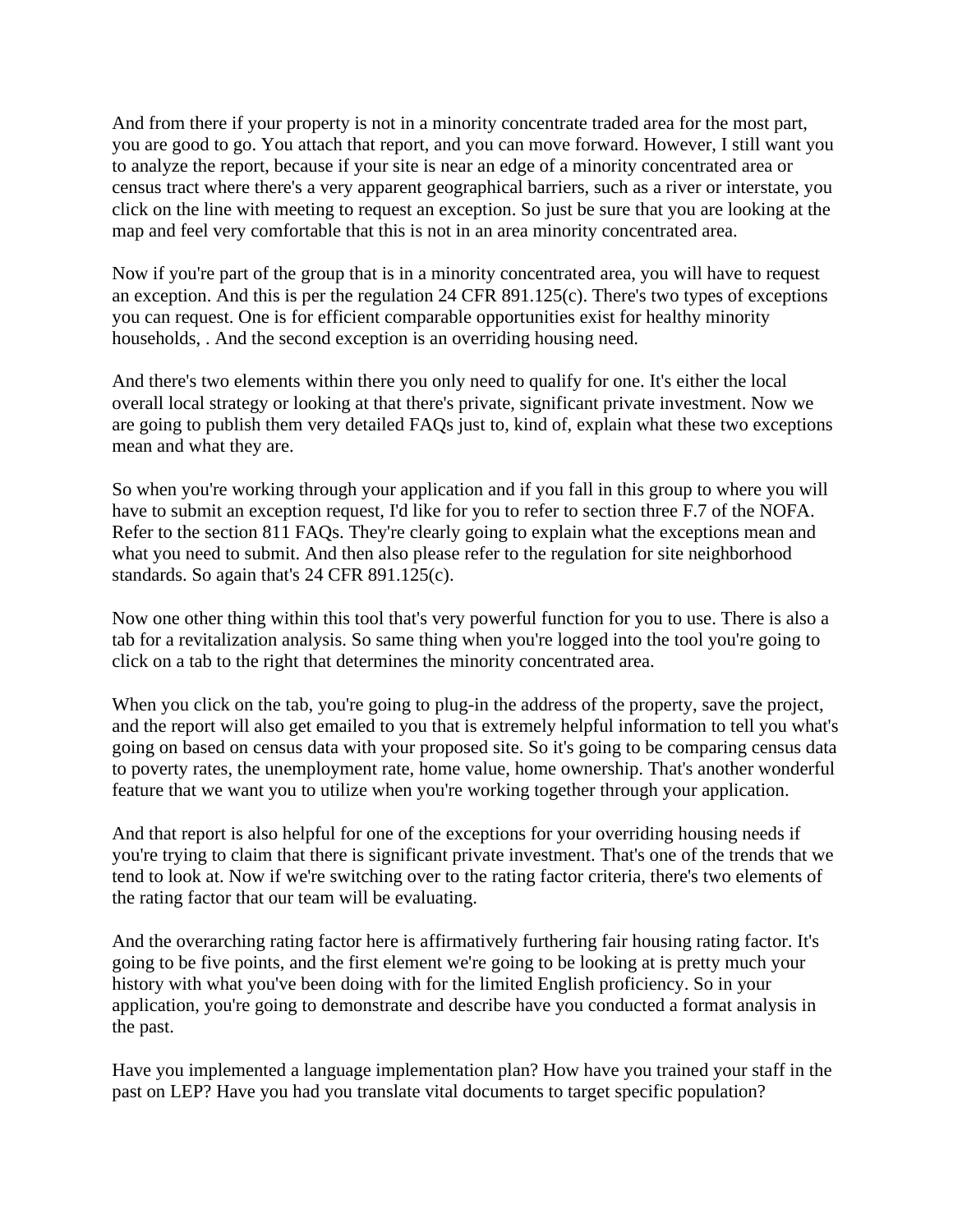And then the element is looking at your affirmative for affirmative fair housing marketing. So also telling us and describing your past strategies of what you've done to reach persons in a housing market area that are least likely to apply for housing, and what type of strategies and marketing and outreach efforts have you done. The next rating factor that we're going to be looking at is also site and neighborhood standards for our rating factor.

Now this rating factors only going to apply to your non-new construction projects. So basically if you are a new construction project, you were already evaluated during the eligibility part. So if it's your new construction, you're going to automatically receive three points for this rating factor. If you are not new construction and you do not have to go through the eligibility criteria, then this element will apply to you.

So what we'd like for you to do is to use the tool and submit the report for the minority concentration analysis. And in there you're going to be looking to see if the project is in a minority concentrated area. Now the two things that we're going to be looking at is the tools going to-- we want you to see or analyze how does this site promote greater housing choice for minorities and persons with disabilities.

So what I would take this to mean is if we really want you to see what's going on with your jurisdiction, and does the proposed site-- is it consistent with your jurisdiction AI, which is analysis of impediments, or if there is a hot except ASH, which is assessment of fair housing. So just making sure that there is choice in looking at the Fair Housing issues contributing factors within that jurisdiction and just making sure that the project is aligned with that.

Another concept for housing choice would also make sure that your proposed site is not clustering around other affordable housing. That historically has created segregated patterns, so we want to make sure that you're considering where you place the site, that there's not-- it's not also around public housing or other subsidized housing. Another element for this rating factor three points we'll be also looking at the revitalization of the area. If you were in a minority concentrated area, then we want you to look at trends as far as what's going on.

So one of the helpful things that you can use would be the tool that I just discussed. And looking at the revitalization report. And basically just looking we want to see our census tract poverty rates declining. Our household income is increasing, home ownership rate's increasing, employment's increasing, crime rate's declining, educational achievements increasing, and so on making sure, like, there's a good opportune area. There's retail, commercial, all of those going on within your proposed site. And from there, I will kick it off to my colleague Heather Waigand in OGC.

HEATHER WAIGAND: Thank you, Danielle. As Katina mentioned earlier, in 1990, Congress passed the Cranston-Gonzalez National Affordable Housing Act, which created the section 811 supportive housing for disabilities program. Major amendments to the section 811 statute since then, the American Home ownership and Economic Opportunity Act of 2000, which authorized for-profit limited partnerships to be owners of section 811 projects, which facilitated mixed finance development of section 811 projects through the use of tax credits and other private funding sources.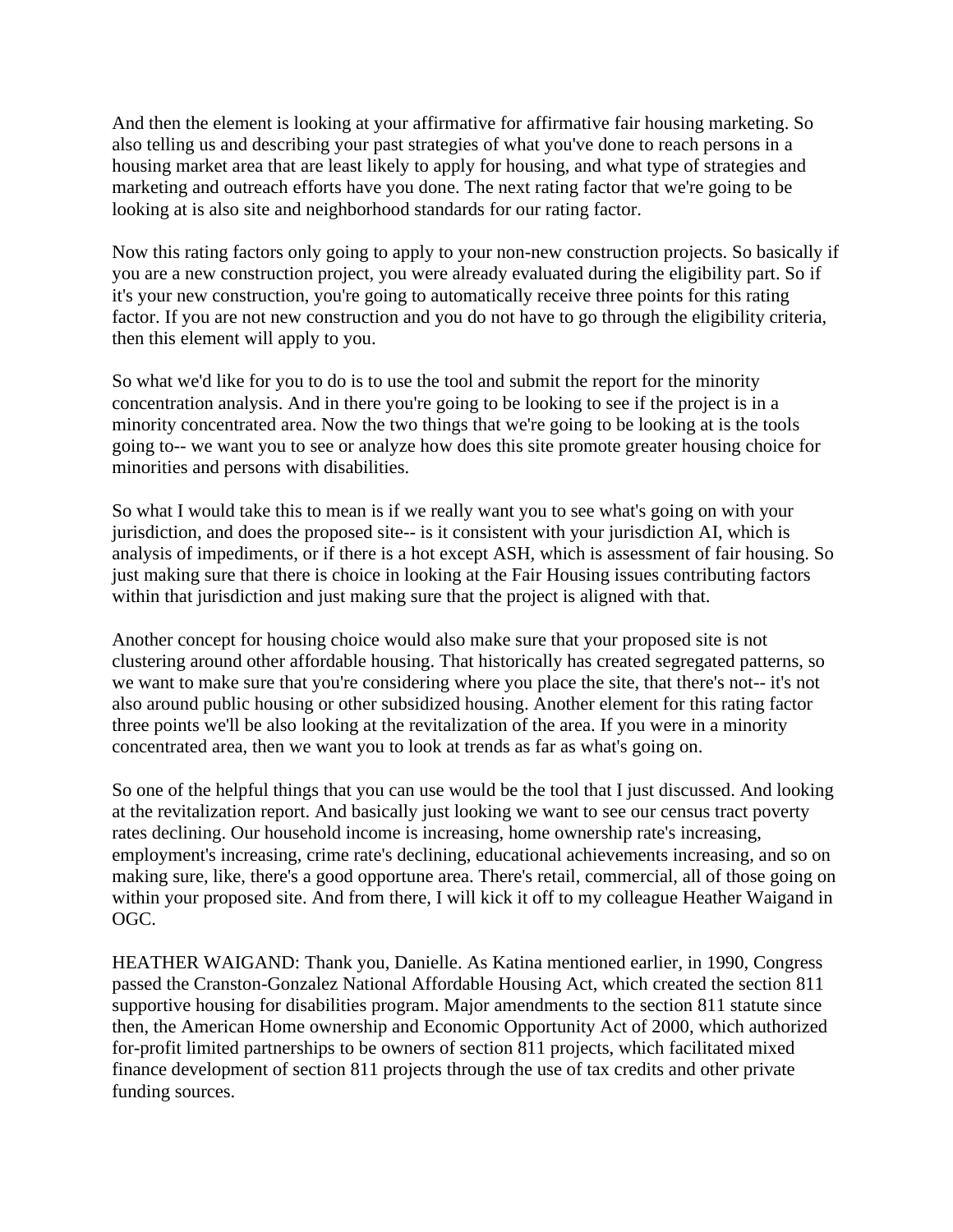There's also the Frank Melville Supportive Housing Investment Act of 2010. This act broadens the definition of private non-profit organization to include for profit limited partnerships where the sole general partner is a for-profit corporation or a limited liability company that is wholly owned and controlled by one or more nonprofit organizations. Congress authorizes funding for section 811 Capital Advances in PRACs in the annual Appropriations Act. Although Congress has continued to fund renewals for PRACs and amendments to existing Capital Advances, new section 811 Capital Advances were not funded between fiscal year 2010 to 2018.

Starting in fiscal year 18, Congress restarted funding for the new section 811 Capital Advances. In addition to statutes governing the section 811 Capital Advance program, HUD implemented regulations at 24 CFR Part 891. Particularly, sub-part c provides the section 811 Capital Advance specific requirements. Beyond the statutory and regulatory requirements HUD has issued numerous types of program guidance, which my colleague Chandi Randolph will address now.

CHANDI RANDOLPH: Thank you, Heather. HUD primarily issues program guidance in the form of handbooks and notices. Importantly, the primary applicable handbooks for the 811 Capital Advance program are a HUD handbook 4571.2, section 811 supportive housing for persons with disabilities, HUD handbook 4571.4, supportive housing for persons with disabilities conditional commitment to final closing, and HUD handbook 4350.3, occupancy requirements subsidized for the subsidized family housing programs. In terms of outlook applicable notices, housing notice 2014-10 is the latest and most comprehensive notice published.

This notice ties together certain requirements found across handbooks and provides process and guidance for both the 202 and 811 level programs. Lastly, in addition to handbooks and notices from time to time the HUD office of general counsel has also issued legal opinions that impact the application of certain certified guidance. Sometimes these opinions become the basis for a new housing program notices.

That's provided in the handbooks, notices, and other guidances. Once the applicant has selected the applicant will be responsible to execute certain documents to facilitate receipt of the Capital Advance and ensure that her investment and interest in a long-term use and affordability requirements of the project is maintained. Though this is not an exhaustive list, these documents include those listed in this slide, including the grant agreement, use agreement, Capital Advance agreement, regulatory agreement, note, mortgage, deed of trust, or security deed, Project Rental Assistance Contract or the PRAC and the agreement to enter into the PRAC.

Chief among these documents are the regulatory agreement, which ensures that the 811 Capital Advance owner operates the project in a manner consistent with the 811 statutory, regulatory, and program requirements. In addition, the use agreement, which ensures that the project meets the statutory requirements of being used or very low income not elderly disabled families for a term of 40 years.

The Capital Advance is reflected on title to the project by both a mortgage and note. However, the mortgage and note must not be repaid unless the project owner falls out of compliance or operates a project in a manner inconsistent with the statute and guidance. Last but not least, Project Rental Assistance Contract is a separate agreement that must be entered into between the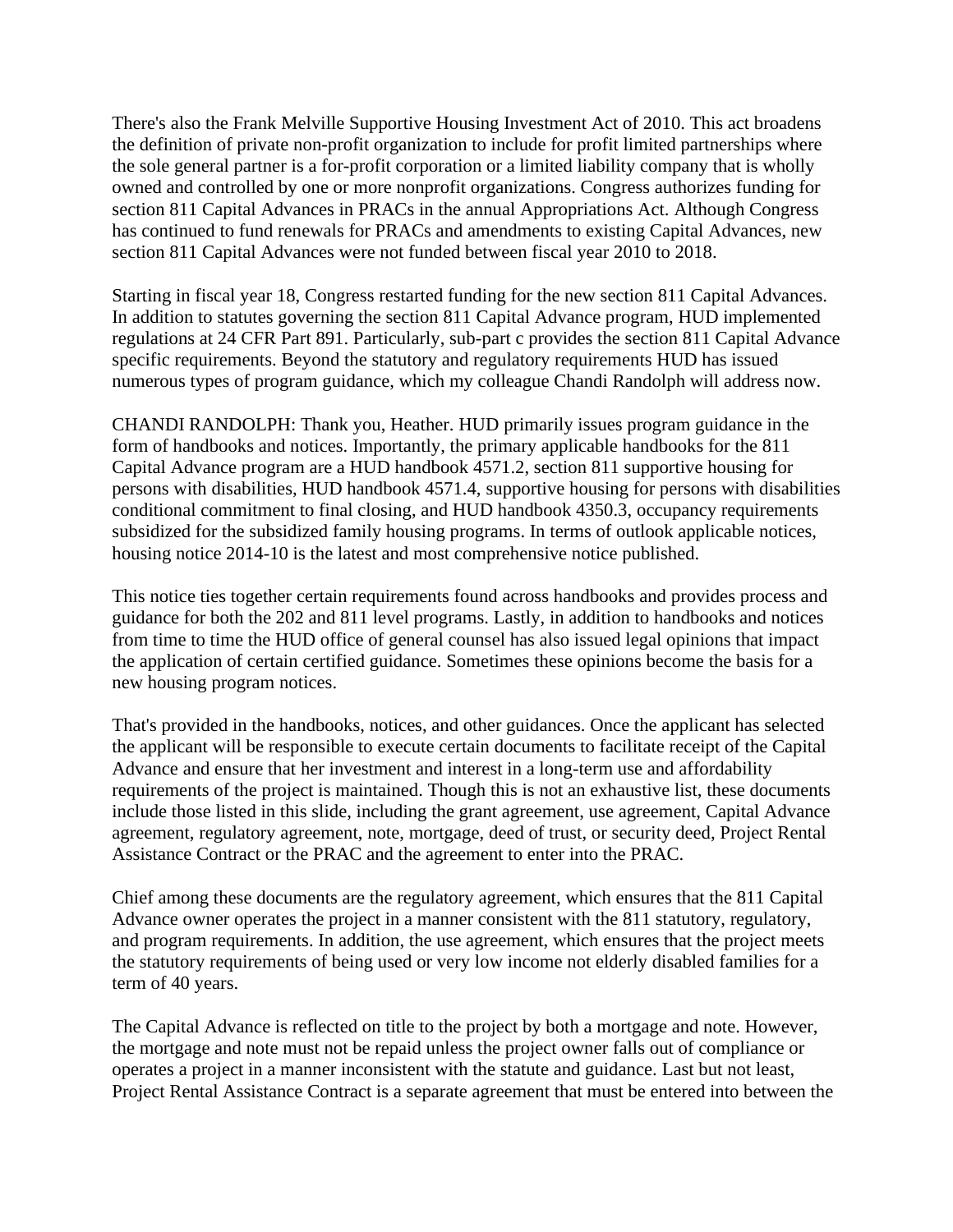owner and HUD which revise the terms for the owner's receipt of operating assistance for 811 Capital Advance units within a project.

PAMELA SHARPE: Hi, this is Pamela Sharpe, and I'm representing EMAD, Economic and Market Analysis Division. And I will be talking about market needs. Applicants must provide a statement of need-- market need for housing for low-income disabled non-institutionalized persons 18 to 64 years old have a disability and are below the poverty line. Extent of need, HUD will consider your evidence of need in the area, as well as other economic demographics and housing market data. This data should include a general assessment of the current conditions in the market for the type of housing proposed, an estimate of the demand for additional housing of the type proposed in the HMA, and information on the numbers and types of existing and comparable federally assisted housing units for persons with disabilities, current occupancy in such housing, and recent experience.

Assisted housing for persons with disabilities under construction or for which funds have been issued and comments from rural housing service on the demand for additional comparable subsidized housing and the possible harm to existing projects in the HMA, which is the Housing Market Area. The unmet needs ratio, for all section 811 projects determined to have enough demand, HUD will rate applicants based on an unmet needs ratio. Data to be used as the ACS five year data table C18130 by disability status by poverty status at the county level. The rating score for the unmet need ratio is equal to the total non-institutional population 18 through 64 with a disability below the poverty level. Over the top non-institutional population 18 to 64.

The unmet need ratio will be rounded to the nearest tenth and points awarded as follows. For zero points unmet need ratio is less than or equal to 2%, one point 2.1 to 2.6%, two points, 2.7 to 3.4%, three points, 3.5% to 4.2%, and four points, 4.3 to 5.6%. And of course, the maximum percent is-- the maximum points we can give is five points, and that would be greater than or equal to 5.7%.

The exception for this unmet need ratio is that the county's own unmet need ratio is replaced with the state ratio when the margin of error for the estimate of non-institutional person is 16 to 64 with a disability and poverty is larger than 50% of the estimate at the county level. And the standards apply to ACS data and other program uses. Now I would turn it over to Sarah Jensen.

SARA JENSEN: Hello, everybody. I'm going to talk about the environmental requirements in the 811 NOFA. HUD must complete a full environmental review prior to approving a site. And so we've structured the NOFA in a two-part approach. The first part is the preliminary environmental screen. This applies to all applications.

The applicants must submit a specific environmental documentation using either the Head Environmental Review Online System, which we call HEROS or using environmental review partner worksheets. And we'll talk a little bit more about that in the next slide. HUD will use that information to screen for major adverse environmental conditions.

So some examples include but are not limited to if the site has contamination in the soil or if the project requires demolishing a historic building or if the project will be built in a floodplain or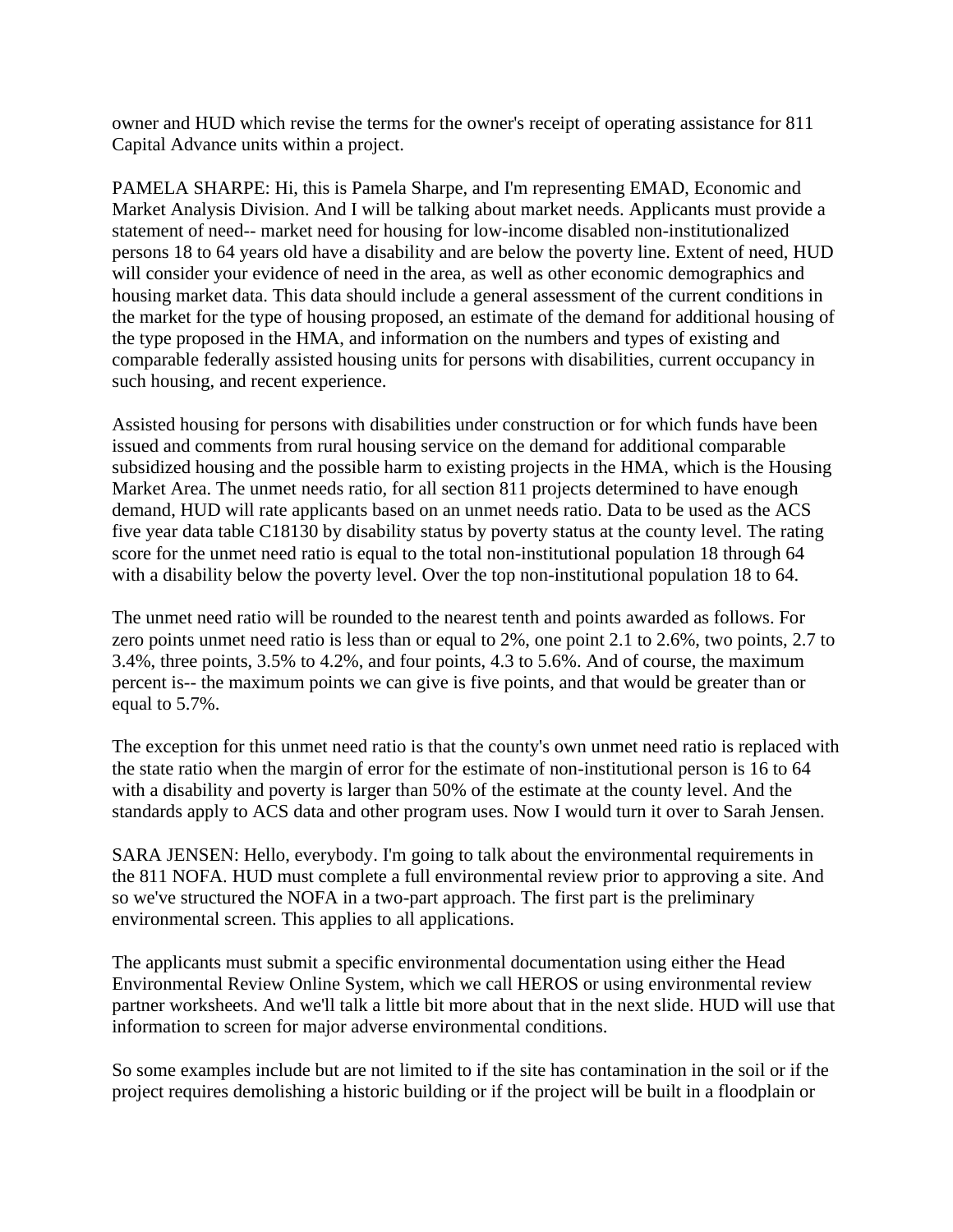wetland. Those are all the type of issues that HUD will be looking for in that preliminary screen. Applicants that are selected for funding, which will be conditioned on a completed environmental review, must assist HUD with the full environmental review. And those will be following the requirements at part 50 and the regulation and also in the map guide chapter nine.

At this stage, the full environmental review we will be requiring that the information that you provide be submitted to us in HEROS, that environmental online system. HUD will reject environmentally unacceptable sites, so it's very important that applicants evaluate the site to ensure that it meets HUD'S environmental requirements. We may reject the site at the full environmental review site stage, but we also might rejected at the application stage. And that would happen if HUD sees that there's a major adverse environmental condition, and we don't see that it can be reasonably mitigated.

Examples, so let's say the environmental issue at the contaminated site if the application comes in and does not include a remediation plan or it includes a remediation plan but that plan is not approved by the state regulatory authority, that could be a reason that HUD would reject the site. If the project is going to demolish a historic building, we would want some information about understanding that will need to be mitigated and, perhaps, outreach to the State Historic Preservation Office or local historic group saying that that will not be an adverse effect for the community. In both cases, HUD will have to complete the full environmental review and may require additional documentation. But my advice is that if you do see that your site has an adverse effect please, submit to HUD information about the plan and the cost and the feasibility of mitigation.

In addition to the details that are spelled out in the NOFA itself, we've created a website, and the link is here on this slide. It should also be linked from the NOFA. On that website, there's information about how to register for that HERO system I mentioned. There's tutorials and fact sheets and all kinds of helpful information. We've also put together a comprehensive guide to using HEROS as an 811 applicant. This website also works for the recent 202 NOFA. So you'll see both there, but it's specifically for this program.

And you'll also see links to the partner worksheets. So let me show you some screen shots of what this will look like if I can move the cursor. OK, this may be coming across in small print, but this just gives you an idea. At the very top, you can see that comprehensive guides. So you can pull that down, and it's step by step how to use HEROS for this application.

You can see in the middle of the page a reminder of the two stages. So there's the application review stage with limited information that we need, and then if the project is selected for funding we're going to need the full information provided in HEROS. And then you can see at the bottom a link for how to register for HEROS. And then if you scroll down, all the partner worksheets that are required are here, and you can click on them and get those and so that you can fill them out.

One thing I want to note is that both the HERO system and the partner worksheets are designed for use by lay people, but applicants may choose to hire a professional third parties to gather environmental information. This is particularly true if there are adverse environmental issues at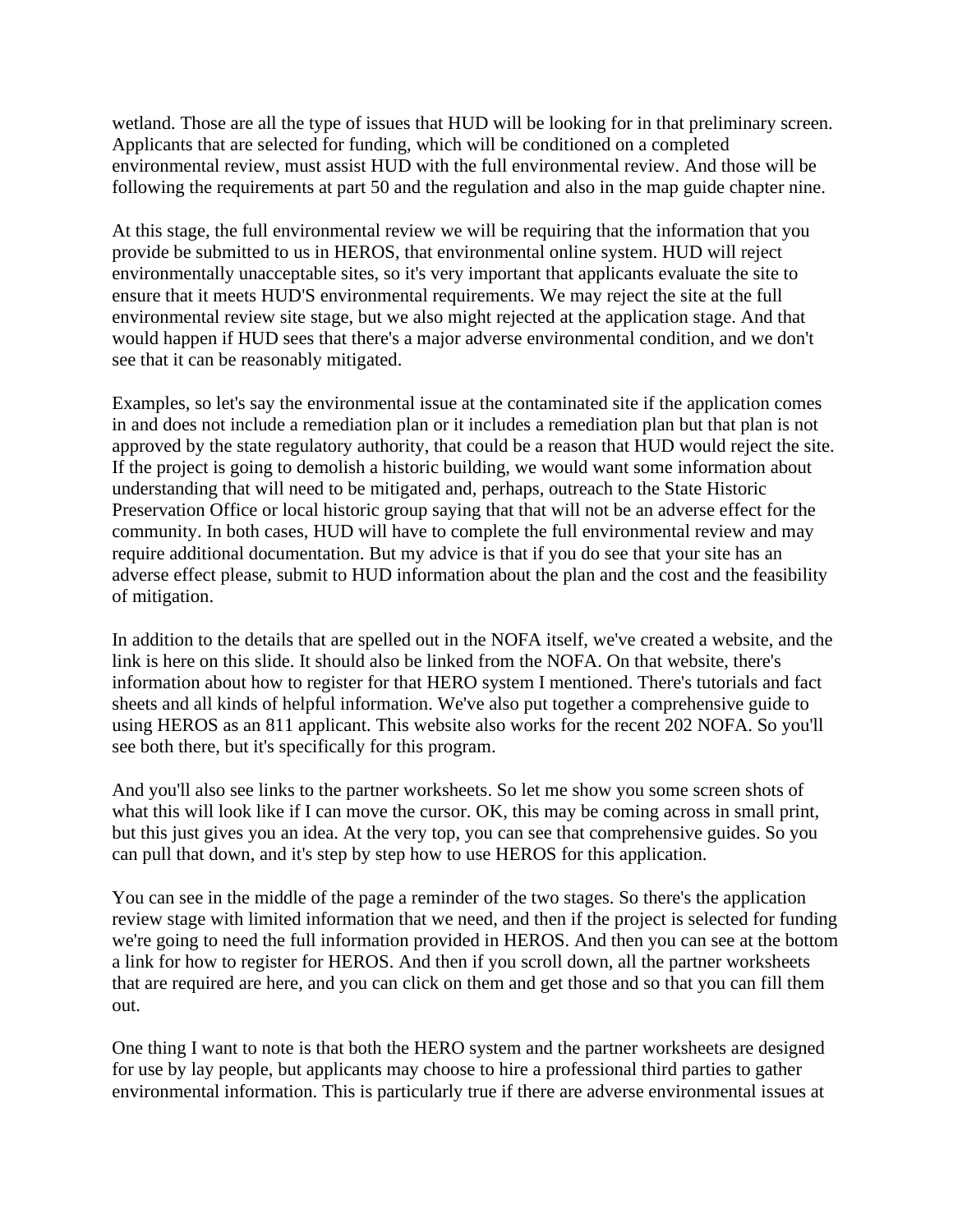your site. You may need that third-party to help you document them and also to propose mitigation. In addition to the partner worksheets or the HEROS submission, the NOFA lays out requirements for phase one environmental site assessment reports. This is a report that looks at contamination at your site.

If there is contamination, you may be required to complete a phase two, which is where you actually test the soil or the groundwater. And if that comes up with contamination, then you will need to submit a phase three, which is the remediation report. And you need to follow the ASTM requirements and the map guide chapter 9.3 requirements. These are laid out in the NOFA, but I'll just highlight a few.

So the phase one report has to be completed within 180 days of the application deadline. The prepare of that report must meet the ACM qualifications. And the phase one must include a tier one vapor encroachment screen.

If your site requires remediation, it needs to be submitted with the application. It needs to include cleanup costs and timeline for the cleanup. The remediation must either clean the site completely or clean the site to a risk-based corrective action level for residential use that's approved by the relevant state or federal authority. And my final slide, this is quite a bit of words. This is taken directly from the NOFA.

I just wanted to reiterate that preliminary approval does not constitute approval of the site. This will only occur after HUD completes its environmental review. And when you submit your application, you're agreeing to these bullets below, which is that you will supply head with all the information we need to complete the environmental review. That if we require any mitigation measures in order to have a successful environmental review, you're agreeing to carry those out.

And once you submit that application this is now a federal project, and so you can't rehab or demolish or do construction from the point of application until HUD has completed the environmental review and given you the site approval. So that's the summary, and look forward to getting any questions we'll respond to in the future. And Katina, am I handing this back to you?

## KATINA WASHINGTON: Hello.

SARA JENSEN: Yep, we can hear you.

KATINA WASHINGTON: OK. I was just making sure. Thank you, Sara, for your overview of the environmental requirements for the NOFA. So now that brings us to part three, application submission information. In this section, we are highlighting the important information that should be submitted with your application. In part two, some of our subject matter experts provided additional details on rating factors two and three. In this section, I will go over those two rating factors very briefly.

Your application, this is the application submission information that's up on your screen. Your narrative and any other attached documents must follow the formatting guys in the NOFA. You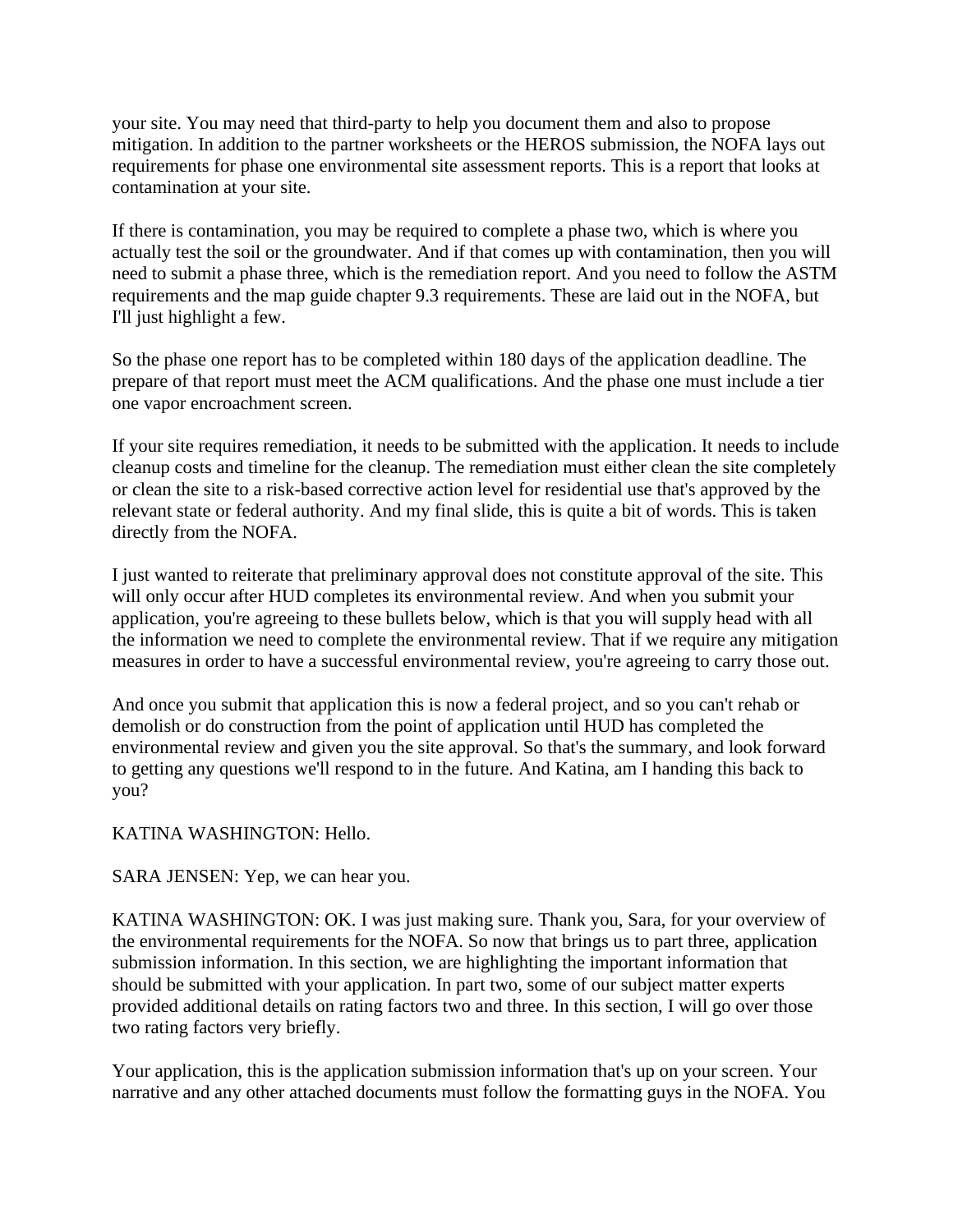can find those in section 4b, content form and application submission. There should be a chart where you see the forms and any of the rating factors with tabs they should be located in or any other documentation as well.

Your pages of your-- your page size must be 8 and  $1/2$  by 11 inch. The font may not exceed 12 point. We do not have any page limits for this application, but do not include documentation and other cars, which are cross reference in the narrative. All narrative pages must be numbered and also organized by the tax section.

As I mentioned, there is a chart inside the NOFA if you refer back to it. And it will have listed out which tab is it under. Is it under a tab A or B, et cetera? And please do not use any in notes or footnotes and do not format any narratives in columns.

So now we're here to threshold requirements. All applicants that apply to the NOFA must meet the threshold eligibility requirements to be-- in order to be deemed eligible. Applications that do not meet the special requirements will not be reviewed further. Applications must be submitted timely and complete. So please read the NOFA carefully and review, as I mentioned earlier, section 4b the content form and application submission to make sure you have all the documents that are listed in that chart so your application can be reviewed.

Next, you will have to provide documentation of your eligibility. This would include documenting your non-profit status. The documentation should be from the applicant and any cosponsors that will be included in this application. You must include your articles of incorporation or constitution or any other organization documents, your bylaws, and IRS tax exemption ruling even including if you are a religious organization or church.

Next, you will need to provide evidence of your market needs, which is provide a statement of need which we went over earlier under our economic and market analysis section of this webinar. And then lastly, you need to identify the project type that you are proposing. You should provide a written narrative describing this proposed project.

Here are some other program specific requirements that will affect your eligibility if you do not submit these documents. The two documents are your project development plan and your development budget. In your project development plan, you must provide a description of your proposed property, the project development timeline, identifying completion date, any major development stages or milestones from post-award to final closing and modification award. This is a statement that notifies HUD if your project plans can be modified.

Secondly, your development budget, your development budget should include your total unit count. This should be the breakdown of the number of units and the number of non-section 811 units. So you must include both your sources and uses, your sources and uses of funds for the project, and the sources and uses of funds associated with the Section 811 units. So if you're going to have non-section 811 units and section 811 units, you need to include information about the sources of units-- sources and uses of funds for both of those you unit types.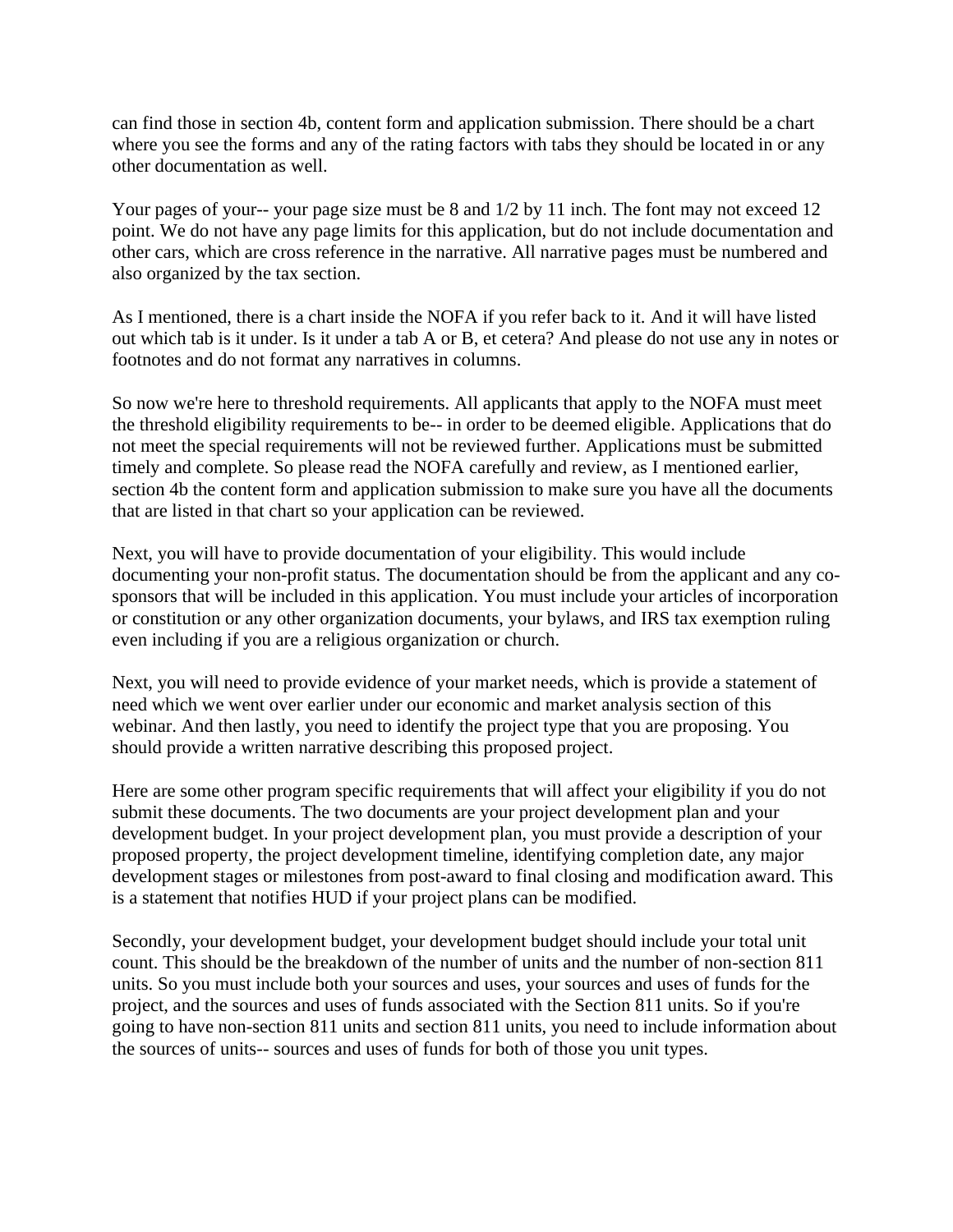Debt, you need to list any existing debt and how their debt will be supported. Just remember that PRAC funds cannot be used to support any debt. Commitment, you need to include any commitments from each sources of funding, whether it be your 9% my tech allocation or your 4%, any loan offers, award letters, binding commitments, income from operations, and other documents that we'll provide as commitment.

Next, you also-- these are-- this is the overview of the rating factors. This will be mostly your narrative questions that you will need to respond to. Inside the NOFA, you'll see we have ratings factors one through five and we also have preference points included as well. So rating factor one would be your capacity of the applicant and relevant organizational experience. This is where you will address your experience in your organizational resources that you have available to successfully implement the proposed activity under this NOFA.

HUD will follow the-- you need to address the following factors in the rating factor one, your development experience, any supportive housing for persons with disabilities experience, your partner agency capacity. So that's if you're partnering with another agency, what is their capacity to carry out the award, and lastly, your housing and service experience mixed together. So if you're a sponsor who has both experience in providing housing and in the service space, you would address that in this sub factor in order to receive points.

The next rating factor is need extent of the problem. This was addressed in part two during the economic and market analysis section. And this writing factor you'll be addressing the extent to which there is a need for funding the proposed activities to address the document problem in the target area.

Next is rating factor three is your soundness approach. Soundness approach includes addressing the quality and effectiveness of your proposal, including access to transit and amenities provision of supportive services, whether or not your proposal provides opportunities for residents to have access to support or services, improved living environments, evidence of zoning for the housing being proposed. So under this-- these are the sub-factors that you need to address. You need to address-- your site improvability and neighborhood context, affirmative furthering fair housing. This was mentioned under the fair housing and rating factor three and part two of this webinar.

And under that, your limited English proficiency, your Affirmative Fair Housing Marketing, as well as the fighting neighborhood standards as mentioned earlier by Danielle Garcia, both of those rating factors she went over in detail. Next is assessable design, land use and zoning, and you will receive negative if you have any adverse environmental conditions.

Our next rating factor is rating factor four, supportive service plan. Applicants or their partners must describe and provide evidence of significant previous experience coordinating supportive services to the proposed population. And in the support service plan, there is a few things that you need to address. Your experience coordinating services with organizations not directly involved with this application, but you have had shared common goals and objectives that serve the needs of the resident. The second one have you consulted with any relevant public housing authority or continuum care organizations that have developed ways in which the proposed project will assist persons with disabilities who are experiencing chronic homelessness? And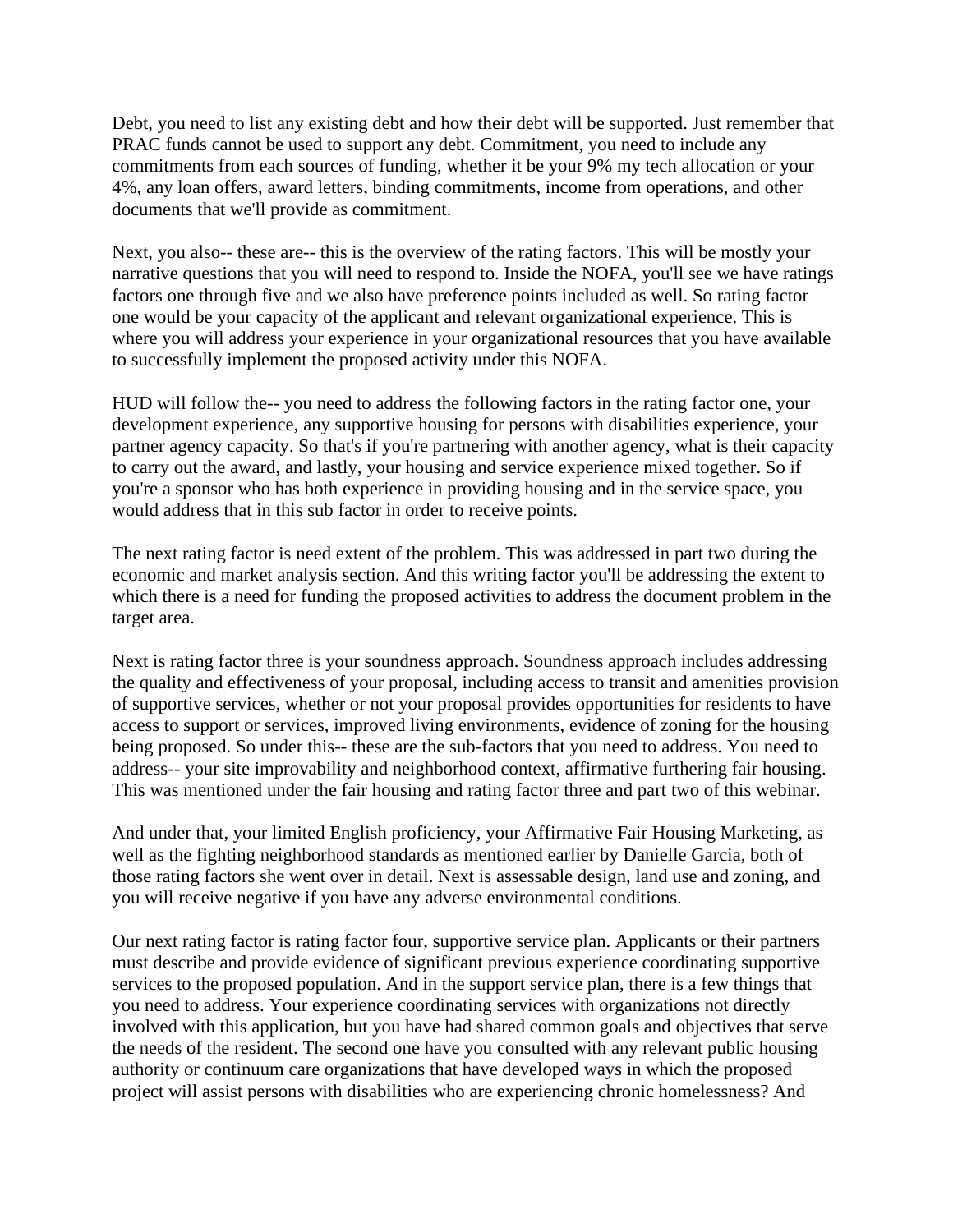lastly, did the proposed supportive services meet the identify needs of the anticipated residents and the proposed project will remain viable as long as the project is in existing with the available supportive services that will be targeted for your target population?

So our last rating factor not including the preference points is leveraging resources as rating factor five. And under this rating factor, you will need to provide evidence that the source of funds have been identified to cover the total development and that a portion-- a substantial portion of these funds have been committed to the project. Points will be awarded based on the percentage of leverage resources that you'll be able to commit, and you must evidence these commitments by providing the documents as mentioned earlier.

The commitments may include but are definitely not limited to either your tax credit equity from the 9% or 4% LIHTC, historic rehab tax credit, your opportunity funds investment, or similar federal estate tax credit programs, your first mortgage financing supported by non-PRAC funds, any subordinate loans, any donation of land, grant awards, sponsor capital, including deferred developer fee. So here this is where you will evidence that you have identified sources of fund that will cover the total development, and you'll also identify the commitments as well.

Now these-- now we're onto preference points. And these are not part of the rating factors. They are for you to receive additional points. The rating factors in order to be an approvable application you must score at least a minimum of 75, and you can get up to 100 points. Now we're at the point where preference points you can receive-- we have two preference-- we're providing two items for preference points.

First up is opportunity zones. HUD is encouraging activities and opportunity zone community. Points will be awarded to qualify activities within a designated zone or area of-- a designated opportunity zone. In the presentation and in the NOFA we included-- and we'll also include in any FATs the links to find out where are these opportunity zones.

But to obtain point, applicants must demonstrate that the proposed project is located in a opportunity zone community, but as well as demonstrate that the proposed project will meet the site and neighborhood standards for this program. And residents will have the immediate access and necessary supportive service available at the time of occupancy. So if you're going for opportunity zone points and you're thinking about placing a project in-- a proposed project in the opportunity zone, you just won't get points because it's located in there. You also-- your site has to also meet the standards that are listed in the NOFA in order to be eligible and to receive points under the preference points factor.

So our last preference point is innovative approaches to affordable housing preservation. HUD is encouraging the use of the section 210 transfer authority as part of the proposed project. The section 210 transfers the project-based rental assistance, any debt, or any income based use restriction to another multi-family project. We have a lot of resources on the 210. The NOFA does go into great detail of what you should provide in your application to demonstrate that you want to receive points for this preference point.